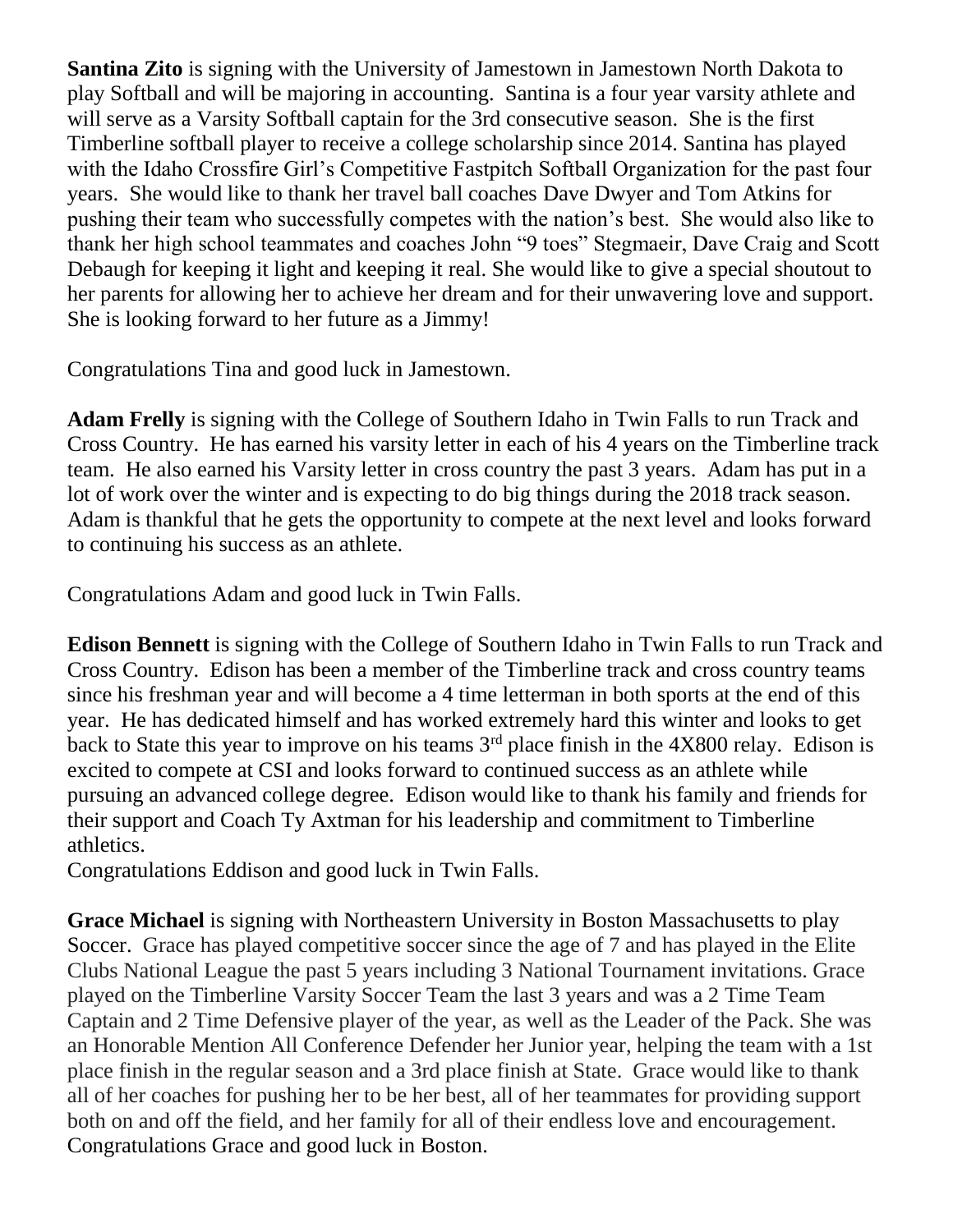**Gabi Coprivnicar** is signing with Whitworth University in Spokane Washington to play Soccer. After traveling to Europe with the Rush National Team and playing with local teams in Frankfurt and Amsterdam, Gabi began playing in the Elite Clubs National League with FC Nova for the past 3 years. She has been a four year Timberline Varsity Soccer player earning Offensive Player of the Year her Junior year and Most Valuable Player her Senior year. Gabi has been selected as an all-conference player the past 4 years... honorable mention twice,  $2<sup>nd</sup>$ team midfielder and a first team forward. She helped the Timberline team place 3<sup>rd</sup> at State in 2016. She would like to thank her parents and family for their support and Coach Ross, her teammates, and friends for being constant companions through this whole journey.

Congratulations Gabi and good luck in Spokane.

**Madison Carter** is signing with the University of Portland in Portland Oregon to play soccer. Madison has been playing soccer since she was 3. She started playing club soccer with LesBois and then played for Idaho's premiere soccer club, FC NOVA where she excelled at the ECNL level. Madison helped her club team reach a #12 ranking in the Pacific Northwest. During her time with FC Nova Madison helped her team win three state titles and qualify for the ECNL National Championship in 2016. Madison was awarded Top Drawer "Player to Watch" at the Houston Texas February 2016 Showcase. She was selected to the ODP team in 2015 and 2016 and selected to and attended the US Club Soccer's ID2 program training camp held on the Nike campus in Portland Oregon. Madison played on the Varsity Soccer team at Timberline High School the last three years and was selected Offensive Player of the year this past season. Madison was a  $2<sup>nd</sup>$  Team all-conference Midfielder her junior year and a  $1<sup>st</sup>$  team all-conference Forward her senior year. Madison would like to thank her coaches, teammates, and family for all their support and especially her mom for "pushing her from day one and helping her achieve the goals she set for herself."

Congratulations Madison and good luck in Portland.

**Karleigh Belnap** is signing with Union University in Jackson, TN to play Soccer and pursue a degree in pharmacology. Karleigh has been playing goalkeeper for FC Nova since she was thirteen years old where she helped the team win two state titles. The past two club seasons she has competed with the Elite Clubs National League (ECNL) team and advanced to nationals. Karleigh has played three years of varsity soccer. Her first year was at Kuna High School, where she led her team to a district championship. Her junior and senior year she spent playing for Timberline's varsity soccer team. She would like to thank her past coaches, teammates, friends, family and most of all her mom for helping her achieve her goal of playing at the next level.

Congratulations Karleigh and good luck in Jackson